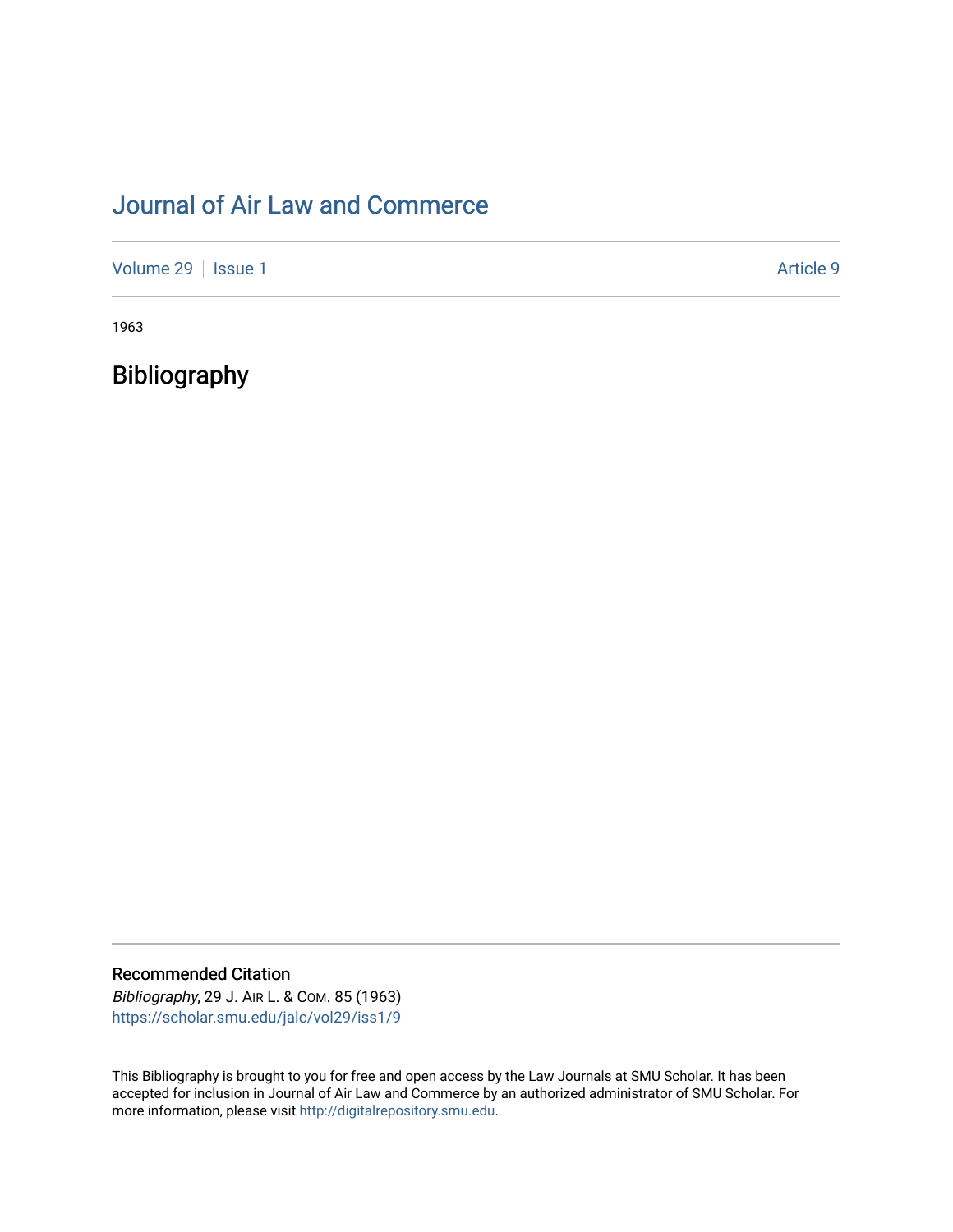## **BIBLIOGRAPHY**

### CURRENT LITERATURE ON AVIATION

#### **Books and Pamphlets**

- AIRCRAFT ANNUAL, **1963,** edited by John W. R. Taylor. London, Ian Allan, Ltd., **1962. 96p.** \$3.75
- AIRPORT DEVELOPMENT **AND** OPERATION CONFERENCE. Minutes of the Fourteenth Annual Meeting, Utica, New York, Sept. **26,** 1961. Albany, New York State Department of Commerce, 1962. 87p.
- Cartou, Louis. **LE** DROIT AERIEN. Paris, Presses Universitaires de France, **1962.** 126p. 2.50 **NF**
- Caves, Richard E. AIR TRANSPORT AND ITS REGULATORS; AN INDUSTRY STUDY. Cambridge Mass., Harvard Univ. Press, *1962.* 479p. (Harvard Univ. Dept. of Economics. Studies, v. 120) \$10.00
- CIVIL AIR REGULATIONS AND FLIGHT STANDARDS FOR PILOTS. 24th ed. Los Angeles, Aero Publishers, Inc., *1962. 169p.* \$4.50
- Ellis, Frank H. CANADA'S FLYING HERITAGE. 2d ed. London, Oxford Univ. Press, *1962.* **398p.** 40s
- Friendly, Henry **J.** THE FEDERAL ADMINISTRATIVE AGENCIES; THE NEED FOR BETTER DEFINITION OF STANDARDS. Cambridge, Mass., Harvard Univ. Press, *1962.* **180p.** \$4.25

Includes discussion of agencies dealing with air transportation.

- International Civil Aviation Organization. INCLUSIVE TOUR SERVICES IN INTER-NATIONAL AIR TRANSPORT; A SECRETARIAT STUDY. Montreal, The Organization, 1962. 39p. *(Its* Doc 8244-AT/717) **\$.75**
- Juptner, Joseph. U.S. CIVIL AIRCRAFT. **Vol.** 1 (ATC1-ATC100). Los Angeles, Aero Publishers, Inc. 1962. **247p. \$7.50**
- Newell, Homer **E.** SPACE ACTIVITIES AND THE COMMUNITY OF NATIONS. Washington, **U. S.** Govt. Print. Off., 1962. **8p.** \$ *.05*
- Reck, Franklin M. THE ROMANCE OF AMERICAN TRANSPORTATION. Rev. ed. New York, Thomas Y. Crowell, 1962. 312p. \$5.50
- Schuster, Richard P. A BASIS FOR A SEPARATE TREATY FOR BANNING WEAPONS IN SPACE. Pasadena, Calif., Jet Propulsion Laboratory, California Institute of Technology, 1962. *10p. (Its* Study Memorandum no. 40-1) National Aeronautics and Space Administration contract no. NASA 7-100.
- Stroud, John. ANNALS OF BRITISH **AND** COMMONWEALTH AIR TRANSPORT, 1919- 1960. London, Putnam, 1962. *675p.* 84s
- SYSTEMS ANALYSIS **AND** RESEARCH CORPORATION. The Cost of Air Cargo Services. June 1962. Washington, Civil Aeronautics Board, 1962. 2 v.
- Tolle, Paulo Ernesto. DIREITO AERONAUTICO DE HONDURAS. Sio Jos6 dos Campos, São Paulo, 1962. 18p. (Instituto Tecnológico de Aeronáutica, Departmento de Direito. Nota de trabajo no. 5. Boletin I.T.A. Série B, Mar. 1962)
- United Nations. COMMITTEE ON THE PEACEFUL **USES** OF OUTER SPACE. Legal Subcommittee. Report on the Work of Its First Session, May 28-June 20, **1962.** New York, *1962. 15p. (Its* Doc A/AC 105/C 2/3)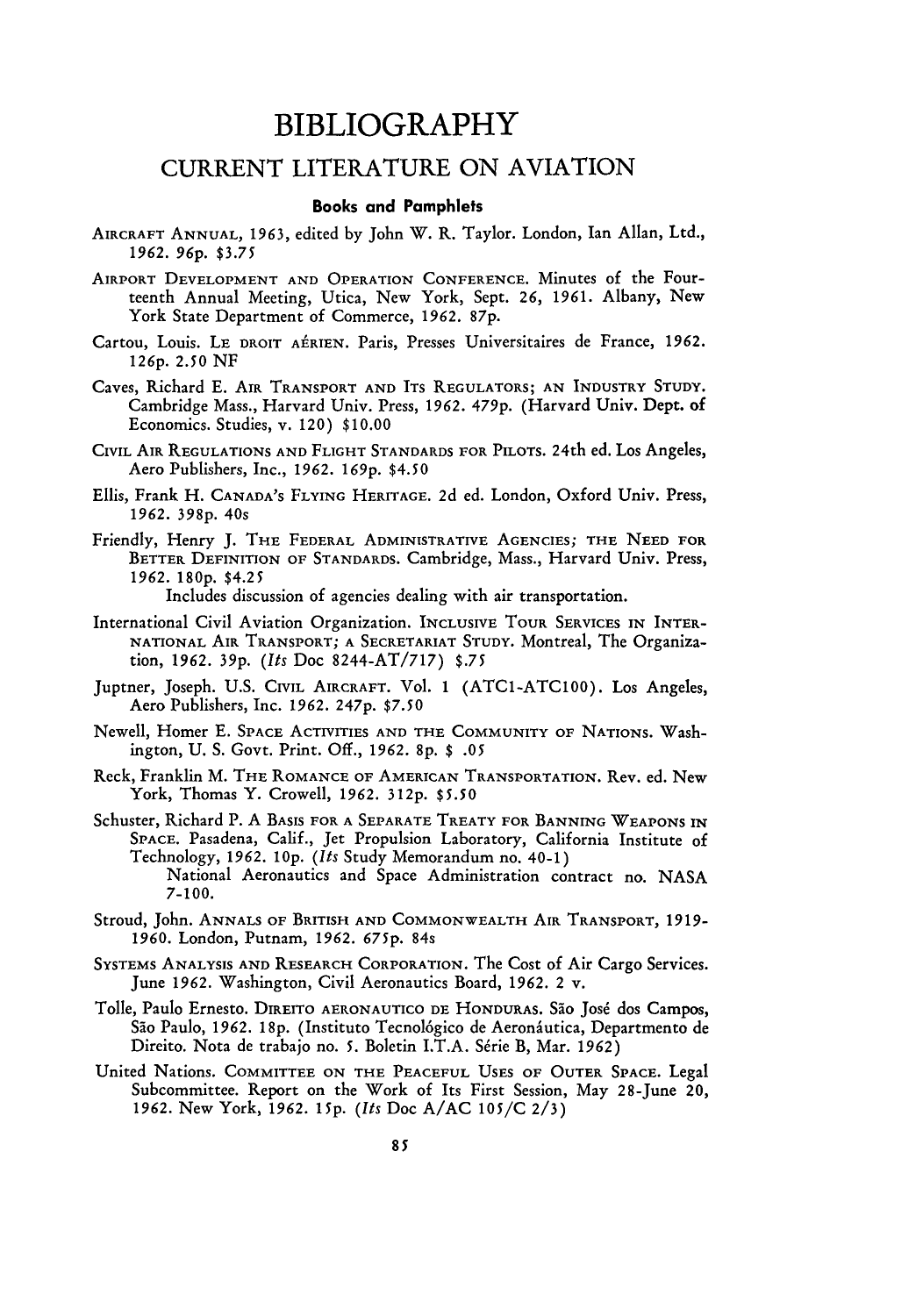- **U. S.** Civil Aeronautics Board. **ECONOMIC AND SAFETY ENFORCEMENT CASES OF THE CIVIL** AERONAUTICS BOARD, MARCH-SEPTEMBER 1959. Washington, **U.** S. Govt. Print. **Off.,** 1962. 1762p. (Civil Aeronautics Board Reports. Vol. *29) \$5.25*
- **U.** S. Department of Commerce. COMMERCE **IN** *1961;* **FORTY-NINTH ANNUAL REPORT** OF **THE** SECRETARY **OF COMMERCE.** Washington, **U.** S. Govt. Print. **Off.,** *1962. 157p.* \$1.50 "Development of a National Transportation Policy": p. **79-100.**
- **U.** S. Federal Aviation Agency. **DIRECTORY** OF AIRPORTS **AND SEAPLANE BASES.** Washington, **U.** S. Govt. Print. **Off.,** 1962. **135p. \$ .70** Supplement **to** *Airman's Guide,* December 1962.
- **U.** S. Federal Aviation Agency. FAA **AIR TRAFFIC** ACTIVITY, **FISCAL YEAR** 1962. Washington, **U.** S. Govt. Print. **Off.,** *1962.* 176p. **\$1.00**
- **U.** S. Federal Aviation Agency. **RULES** OF FLIGHT. Washington, **U.** S. Govt. Print. **Off.,** *1962.* 64p. **\$** *.55*
- **U.** S. Federal Aviation Agency. **U.** S. CIVIL **AIR FLEET, JUNE** 1962. Washington, The Agency, 1962.  $\tilde{1}$  v.
- **U.** S. Library of Congress. **AERONAUTICAL AND SPACE** SERIAL **PUBLICATIONS;** A **WORLD LIST.** Washington, **U.** S. Govt. Print. **Off.,** *1962. 255p.* **\$1.00**
- **U.** S. National Science Foundation. **SCIENTIFIC** INFORMATION **ACTIVITIES** OF **FED-**ERAL **AGENCIES.** 14. Federal Aviation Agency. Washington, **U.** S. Govt. Print. **Off.,** *1962.* **10p.** (NSF 62-19) **\$** .10

#### **Periodical Articles**

*Across the Space Threshold,* by **A.** M. Kuhfeld. JAG Bull., Sept./Oct. 1962; 4: **3.**

- *Air and Sea Competition on the North Atlantic,* by J. W. S. Brancker. Institute of Transport J., July **1962;** *29: 356-359.*
- *Air Freight Costing as an Exact Science.* Aeroplane and Commercial Aviation News, Oct. **25, 1962;** 104: **9-10.**
- *Airlines of the World.* Aeroplane and Commercial Aviation News, Nov. 8, *1962* (Suppl.); 104: 1-62.
- *Airport Location in Relation to Urban Transport,* by Richard H. Jordan. Am. **Soc'** of Civil Engineers. Transactions (J. of the Aero-Space Transport Division), Aug. **1962;** 88 (no. AT **1):** *99-109.*

*Aviation Guest Statutes,* by James C. Hardman. Ins. L. J., Sept. **1962: 561-568.**

- *Braathens SAFE Airtransport,* by Robert R. Rodwell. Flight Int'l, Aug. 23, **1962; 82:** 284-286.
- *Carriage by Air Act,* by D. H. N. Johnson. Modern L. Rev., Sept. *1962;* 25: *569-573.*
- *Civil Aeronautics Act-Discrimination-Private Cause of Action for Punitive Damages,* by L. B. Hirsch. Mich. L. Rev., April **1962;** 60:798-801. Case note in Wills v. Trans World Airlines, **200** F. Supp 360.
- *Civil Aviation (Eurocontrol) Act, 1962,* by D. H. N. Johnson. Modern L. Rev., Sept. **1962, 25:** *573-575.*
- *Damage by Satellite,* by R. **C.** Hangorami. **U.** Kans. City L. Rev., Summer **1962; 30:** 214-218.
- *The Effect of Jet Noise on Residential Areas,* **by** Charles H. Williams. Residential Appraiser, Aug. **1962; 28: 16-18.**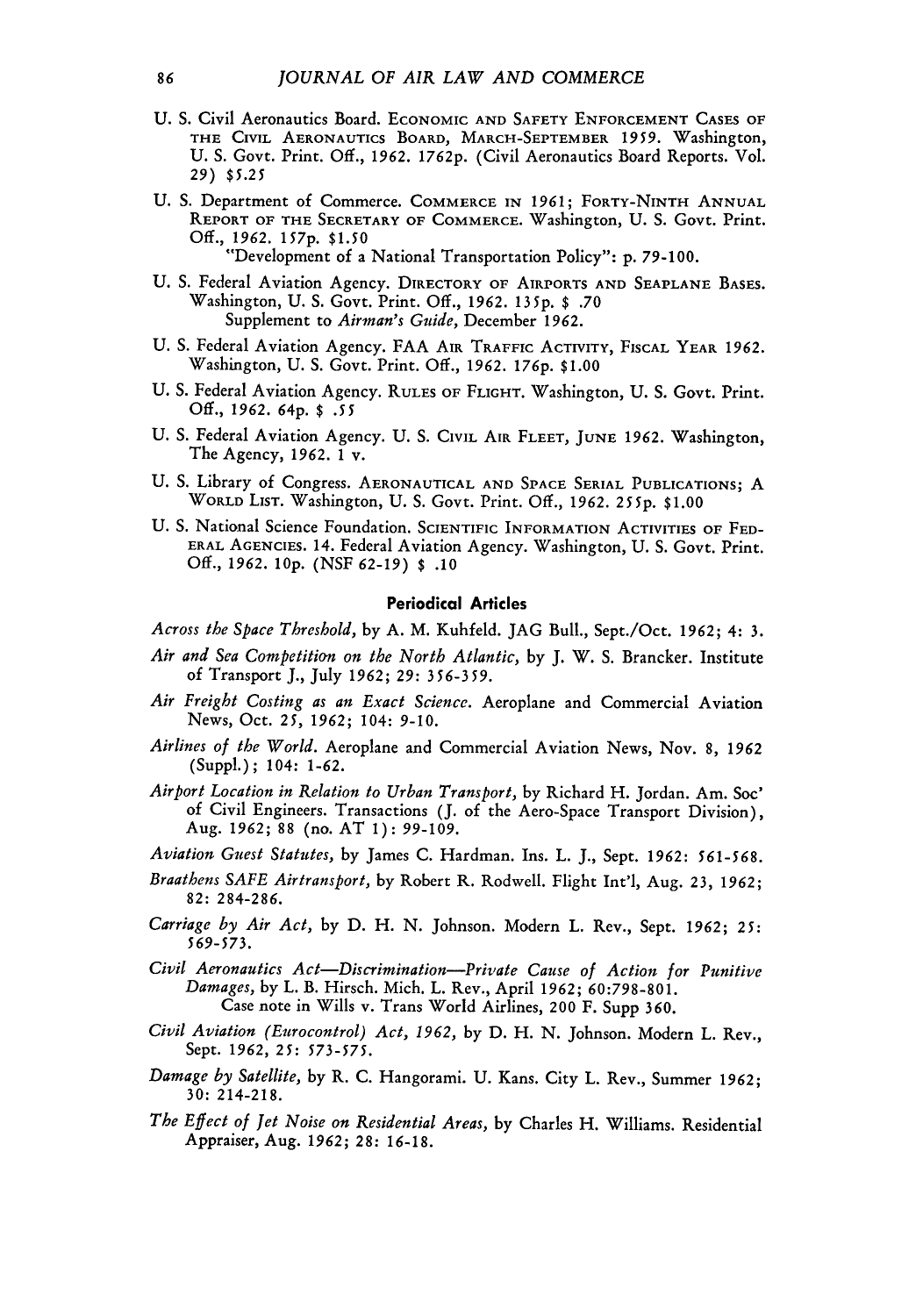- *The Establishment of Satellite Communication Systems,* by Mat. **D.** Paglin. Public Utilities Fortnightly, Oct. **25, 1962; 70: 606-613.**
- *Forecast of Air Transport for 1980,* by R. Dixon Speas and LeRoy Simpson. Am. Soc' of Civil Engineers. Transactions (J. of the Aero-Space Transport Division), Aug. **1962;** 88 (no. **AT 1):** 63-75.
- *Griggs v. County of Allegheny.* Nw. **U.** L. Rev., July/Aug. **1962;** *57:* 346-354. Case note.
- *How the Forwarder Can Help Air Freight Development; Interview with Wendell R. Stevens.* Aeroplane and Commercial Aviation News, Oct. 11, **1962;** 104: **9-10.**
- *International Aviation Policy: the Warsaw Convention, the Hague Protocol, and International Limitation of Liability.* Am. Soc'y of Int'l Law, Proceedings, **1962; 56:115.**
- *Is the Air Age Confined by Land-Locked Law?* By Stephen A. Milwid. Trial Lawyer's Guide, May **1962; 6:** 1-12.
- *Law and Strategy in Space,* by Robert D. Crane. Orbis, Summer **1962;** *6:* 281-300.
- Law in Orbit; a Magna Carta for Outer Space, by José Pareja Paz Soldán. Américas, May **1962;** 14: 9-12.
- *Law in the Space Age,* by John M. Cuelenaere. Sask. B. Rev., March **1962; 27:** 10-14.
- *The Legal Aspects of Outer Space,* by J. F. McMahon. World Today, Aug. **1962; 18:** 328-334.
- *The Legal Ramifications of Hijacking Airplanes,* by A. Lee Bradford. A.B.A.J., Nov. **1962;** 48: 1034-1039.
- *The Legality of Atmospheric Nuclear Tests-a Critical View of International Law in the Cold War,* by Peter J. Fliess. **U.** Fla. L. Rev., Summer **1962;** *15:* 21-32.
- *Maxim "cujust est solum ejus usque ad coelum" as Applied in Aviation,* by Yehuda Abramovitch. McGill L.J., June **1961/62; 8:** 247-269.
- *Operations of Chicago Helicopter Airways, Inc.,* by R. S. Angstadt. J. of the Royal Aeronautical Soc'y, Aug. **1962; 66:** 503-508.
- *Outer Space, the Atmospheric Sciences, and U. S. Foreign Policy,* by Richard Gardner. **U.** S. Dep't of State Bull., Oct. 1, **1962;** *47:* **496-500.**
- *Patents and the Public Interest: Developments and Trends in the Space Age,* by Gerold D. O'Brien and R. F. Alnutt. So. Tex. L.J., Spring **1962; 6:** *67-76.*
- *Pillars of World Transport; a "Who's Who" of the International Air Transport Association.* Interavia; Review of World Aviation and Astronautics, Sept. *1962; 17:* 1127-1139.
- *Problems of High Speed Transportation.* Chartered Property **&** Casualty Underwriters Annals, Summer *1962; 15:* 101-125.
- *Restrictions on Entry of Surface Carriers Seeking to Fly.* Yale L.J., July *1962;* 71: *1529.*
- *The Role of the United States Government and U. S. International Air Carriers in Commercial Air Transport Over the North Atlantic,* by V. S. Emery. J. of the Royal Aeronautical Soc'y, Sept. **1962;** *66:* **558-564.**
- *Soviet Attitude Toward International Space Law,* by Robert D. Crane. Am. J. Int'l L., July 1962; **56:** 685-723.
- *Soviet Space Communications Expectations,* by Herschel F. Clesner. J. Pat. Off. Soc'y, June **1962;** 44: 398-408.